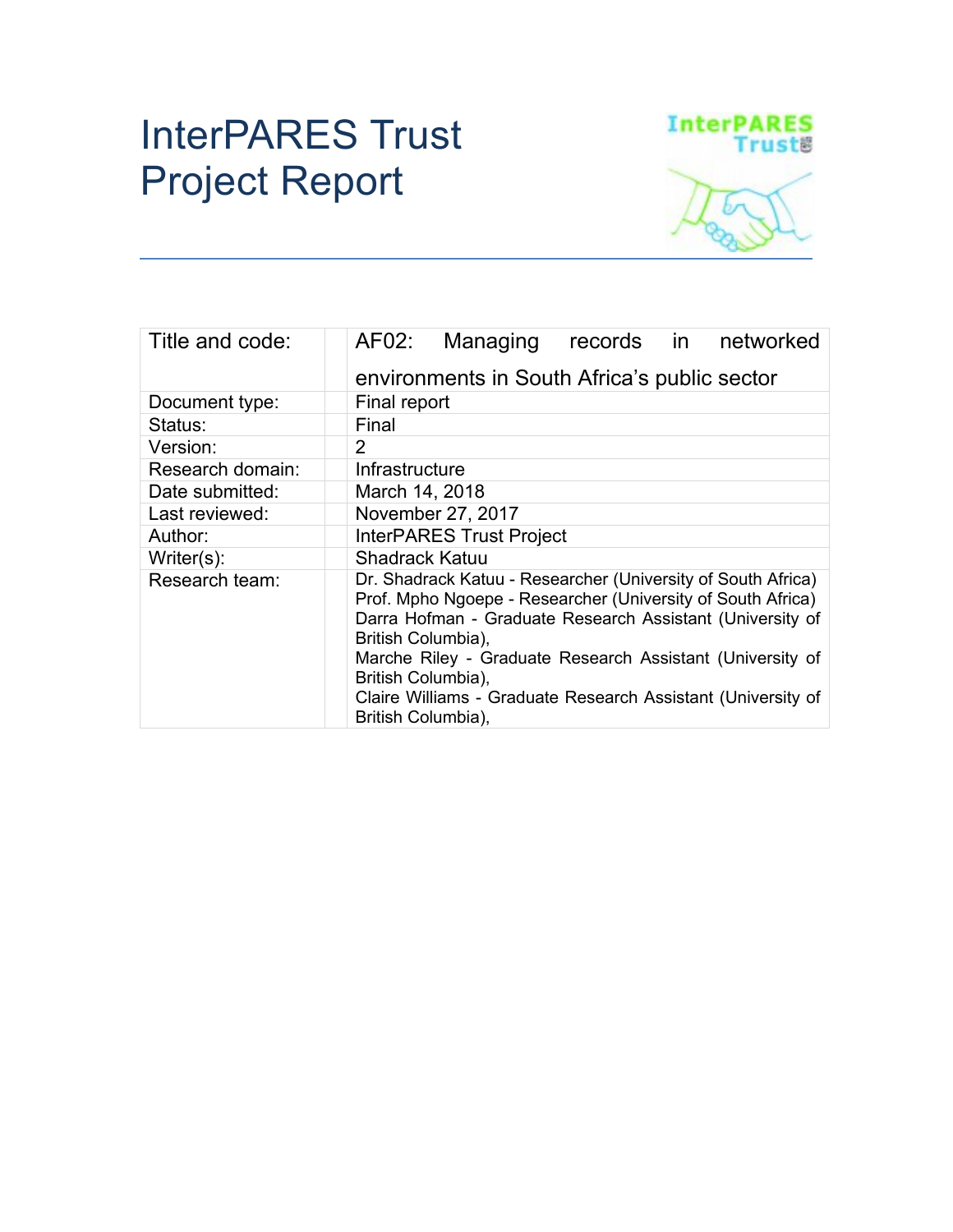### Document Control

| Version history |              |              |                                      |  |
|-----------------|--------------|--------------|--------------------------------------|--|
| Version         | Date         | By           | Version notes                        |  |
|                 | November     | S. Katuu and | Compiled and summarized<br>the       |  |
|                 | 27, 2017     | M. Ngoepe    | major highlights of phases 1, 2 and  |  |
|                 |              |              | 3.                                   |  |
| $\mathcal{P}$   | March<br>14. | S. Katuu     | Adjustments to the final report were |  |
|                 | 2018         |              | done in accordance with the input,   |  |
|                 |              |              | comments and feedback obtained       |  |
|                 |              |              | from the InterPARES International    |  |
|                 |              |              | Seminar, 4-7 December 2017-Cape      |  |
|                 |              |              | Town, South Africa.                  |  |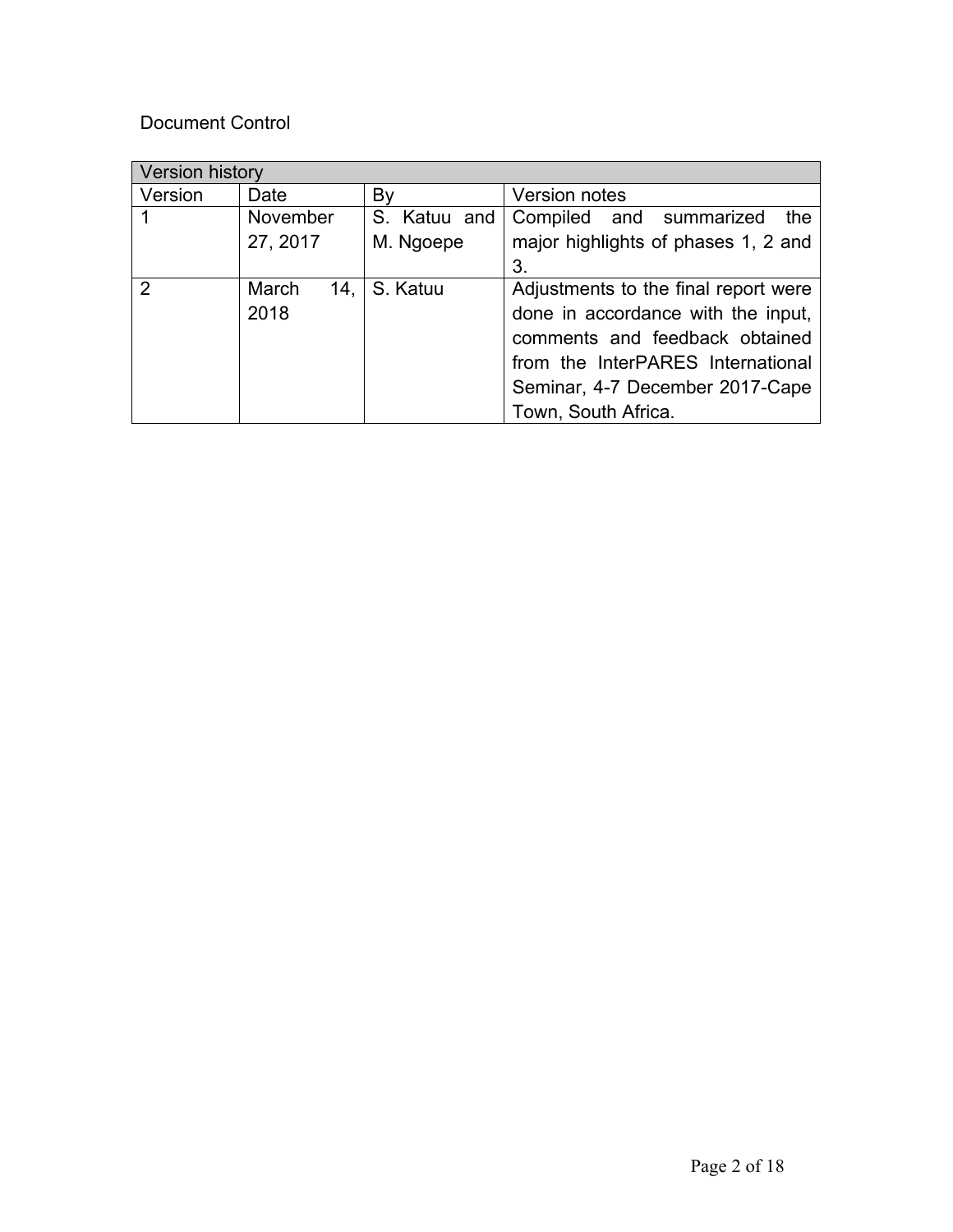# **Table of Contents**

# **Contents**

| Phase One - Annotated bibliography and Literature Review (May - November     |  |
|------------------------------------------------------------------------------|--|
|                                                                              |  |
|                                                                              |  |
|                                                                              |  |
|                                                                              |  |
|                                                                              |  |
|                                                                              |  |
| Table 1: Laws and Regulations relevant to Archives and Records Management in |  |
|                                                                              |  |
|                                                                              |  |
|                                                                              |  |
|                                                                              |  |
|                                                                              |  |
|                                                                              |  |
|                                                                              |  |
|                                                                              |  |
|                                                                              |  |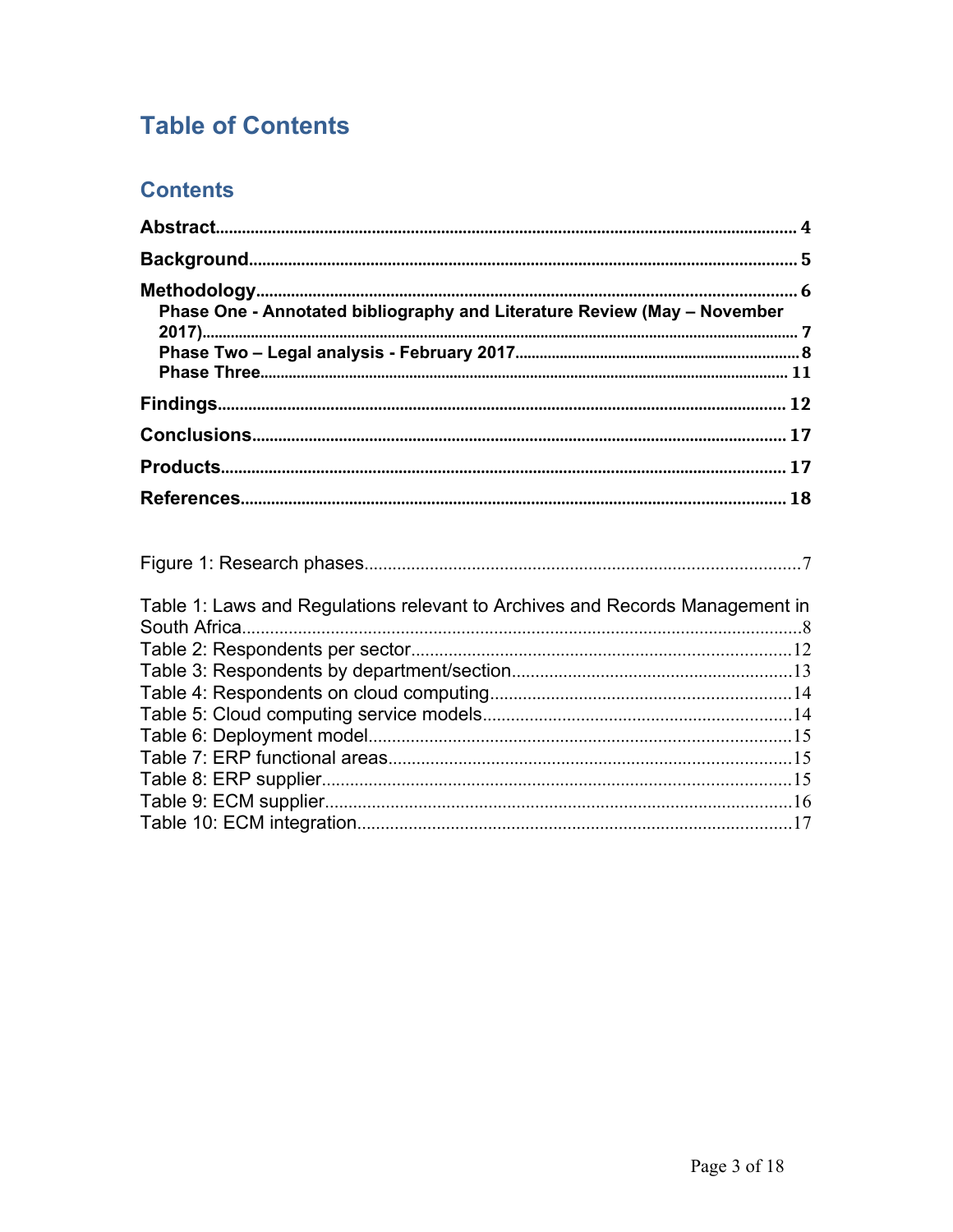# <span id="page-3-0"></span>**Abstract**

The project contributes to the infrastructure domain as it assesses the types of enterprise systems being used to manage digital records in South Africa's public sector. It explored how these systems fit and relate with other systems in the enterprise architecture and the impact on the management of digital records. The initial products contributed to the resource cross-domain with the production of an annotated bibliography of both published and grey literature on the topic.

This study is related to the three other case studies in the Africa team undertaken in Botswana, Kenya and Zimbabwe (Katuu *et al.* 2017). The findings of the study showed that increasingly public sector institutions in South Africa are generating digital records because of increasing adoption of ICTs in government service delivery.

Further, some of these institutions have implemented ECM to manage their digital records. However, some institutions were yet to follow suit particularly so given the direction the country is taking in digitizing most of its service delivery as anecdotal evidence show.

Nevertheless, the findings indicated that emerging technologies such as cloud computing were yet to be incorporated in the area of records management given the number of respondents who gave a negative response on whether this had been implemented in their institutions and those that responded that they did not know. Consequently, the study recommended that academic institutions that offer records management such as the University of South Africa, National University of Science and Technology in Zimbabwe, University of Botswana, Moi University should incorporate these emerging areas in their curricula to prepare students who will be champions in implementing ECM and such technologies as cloud computing in managing digital records.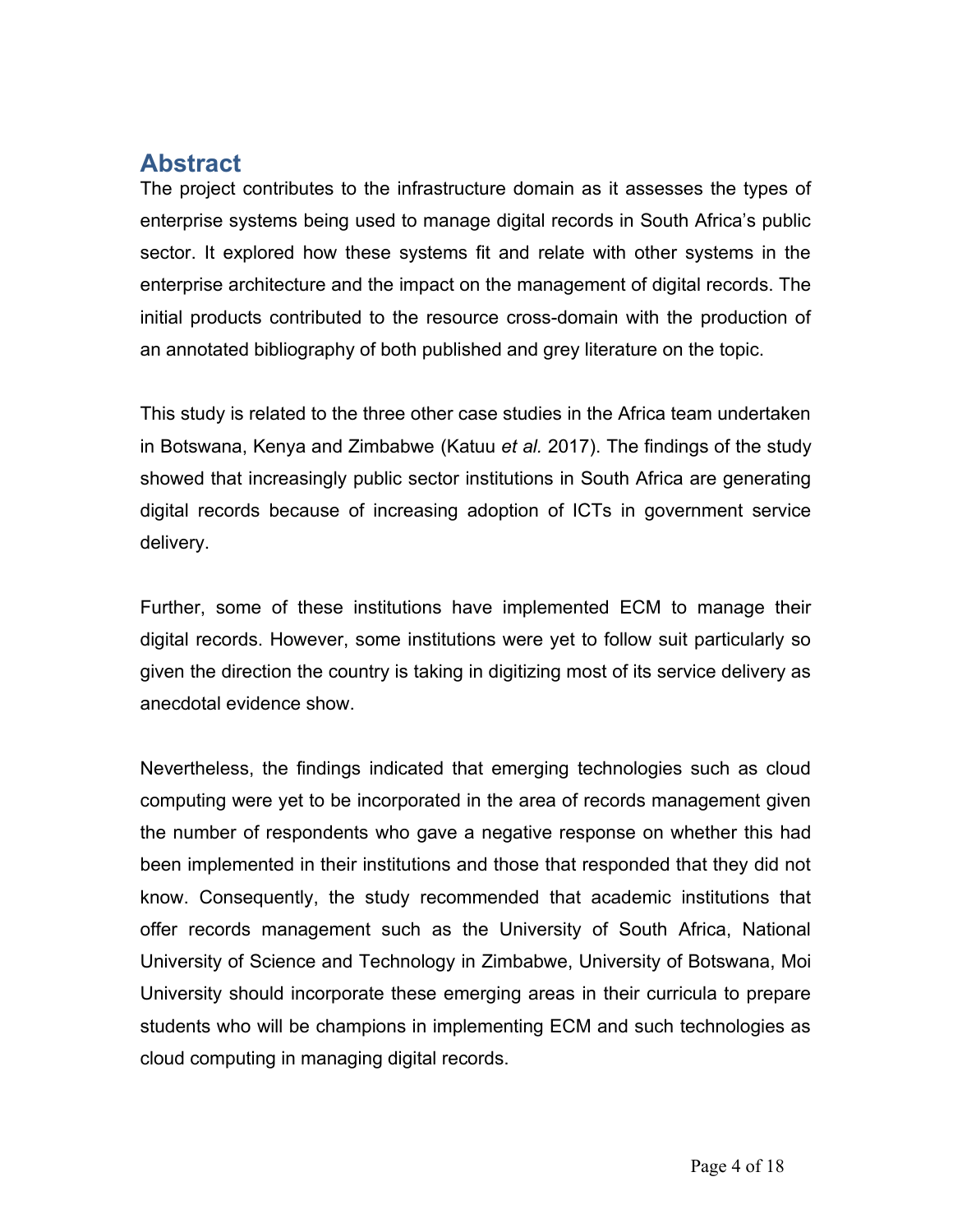# <span id="page-4-0"></span>**Background**

Ngoepe and Saurombe (2016) noted that "'a day's work in technology can equate to a thousand years" when writing about the management and preservation of records created in networked environments. Technological developments are moving at an increasingly faster pace, putting the authenticity and security of records created on electronic platforms at risk due to a wide array of factors, and leading to improper electronic records management. When public records lose their authenticity and security, they can no longer provide accountability or transparency (Duranti and Franks 2015). Exacerbating this problem is the recent proliferation of cloud storage, and the transient nature of electronic records themselves. Governments ideologically invest regulations and legislation with the power to meet these challenges, but their success depends on several complex and related factors.

This study sought to investigate the management of records in networked environments in South Africa. Both Keakopa (2010) and Kemoni (2009) have argued that South Africa is the most advanced African country in the implementation of software applications to manage digital records. A survey of South African institutions that investigated their implementation of Enterprise Content Management (ECM) systems which manage digital records revealed that, by 2010 when the research was conducted, more than 40% of the institutions had five or more years of practical experience (Katuu 2012, pp.48- 49). In addition they had ECM modules such as document management, records management, imaging and workflow within their applications (Katuu 2012, pp.50- 51). The study also showed that South Africa had representatives of six of the major global ECM companies (Katuu 2012, p.46). Ngoepe (2015) published a study that investigated the distribution of proprietary vs open source ECM products in South Africa and showed that 58% of national government ministries use proprietary ECM products while 33% have no ECM products.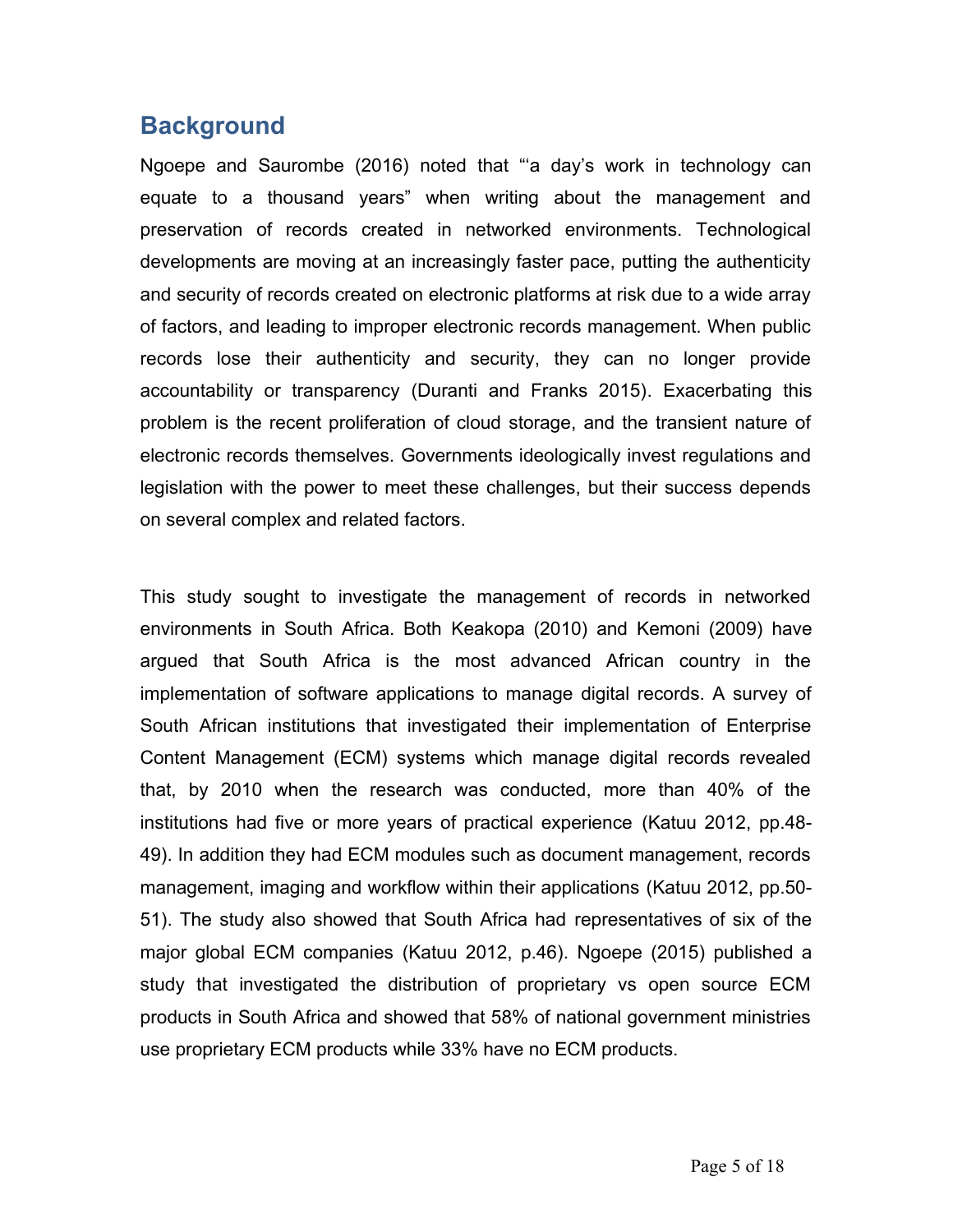### **Description of the study:** This study sought to investigate

- a) The main challenges in managing digital records within public institutions in South Africa including the legal and regulatory context as well as the technological framework in the country's public sector institutions.
- b) The technological environments within which records are being generated. This includes
	- a. Determining whether ECM applications are used and if yes, the modules that have been implemented.
	- b. Determining whether the ECM applications being utilized are open source or proprietary. This will include investigating the integration between ECM applications and other business systems such as Enterprise Resource Planning system.
	- c. Determining whether the ECM applications have been implemented in a cloud environment or not.

# <span id="page-5-0"></span>**Methodology**

In order to address the above concerns, the study was segmented into four different phases each covering different issues as depicted in Figure 1. Some of the phases were conducted concurrently.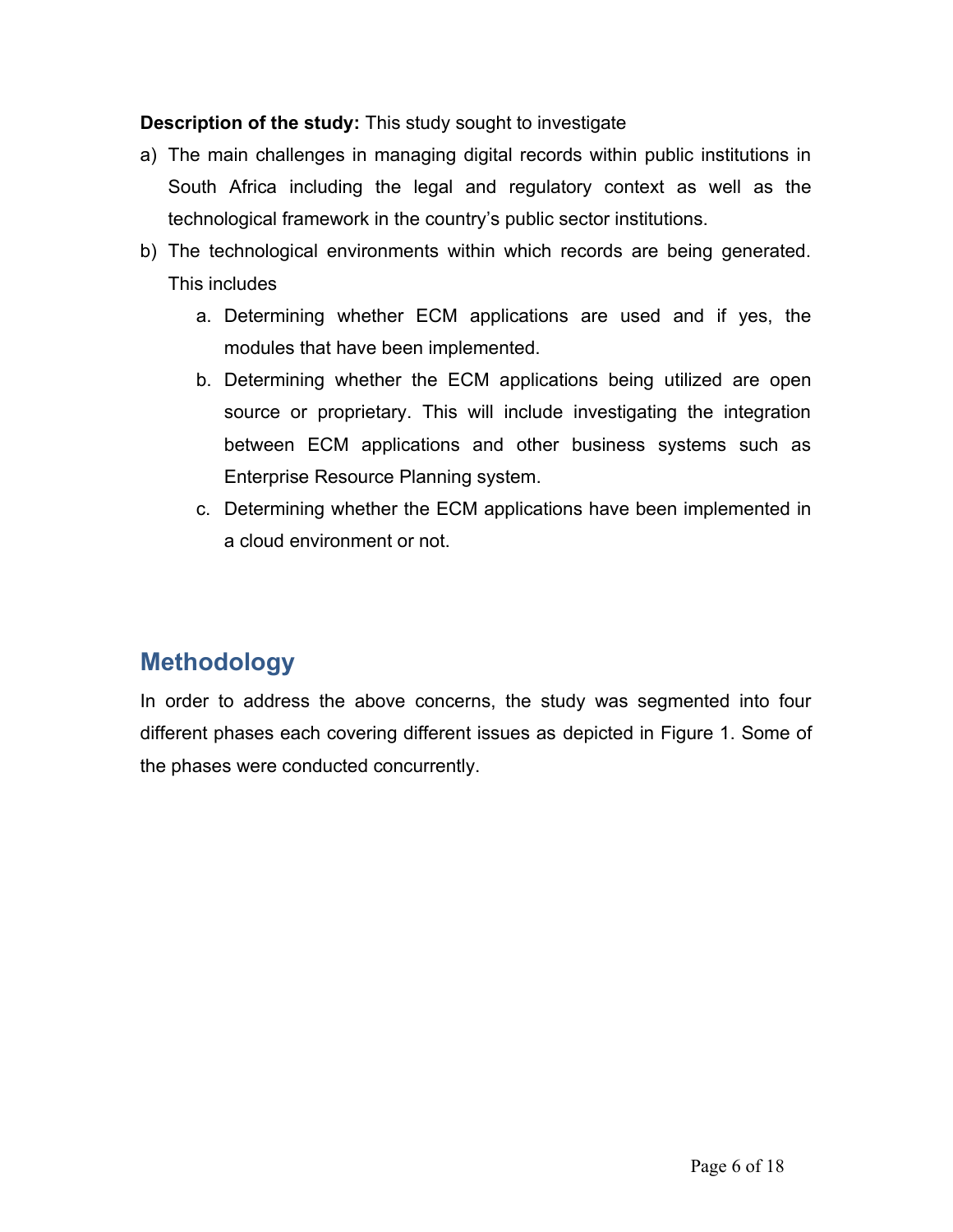

### <span id="page-6-1"></span><span id="page-6-0"></span>Phase One - Annotated bibliography and Literature Review

Phase one generated an annotated bibliography and conducted a literature review. The annotated bibliography listed, analysed, and summarised articles and other documents that were deemed relevant to the study. A total of 52 publications were covered, and included publications authored by South Africans or/and on South Africa. The topical areas of the annotated bibliography included but were not limited to the following:

- Appraisal of digital records
- E-government adoption

.

- Enterprise content management
- Legal and regulatory framework assessment (Ngoepe *et al.* 2018a)

In the same phase, an extensive literature review was done whose overall goal was to discern whether ECM applications or other enterprise-wide systems were in use in South Africa. The objectives of the literature review were to:

- establish how digital records in the South Africa's public sector institutions were being managed;
- Determine the legal and regulatory framework for records management in general and digital records in particular;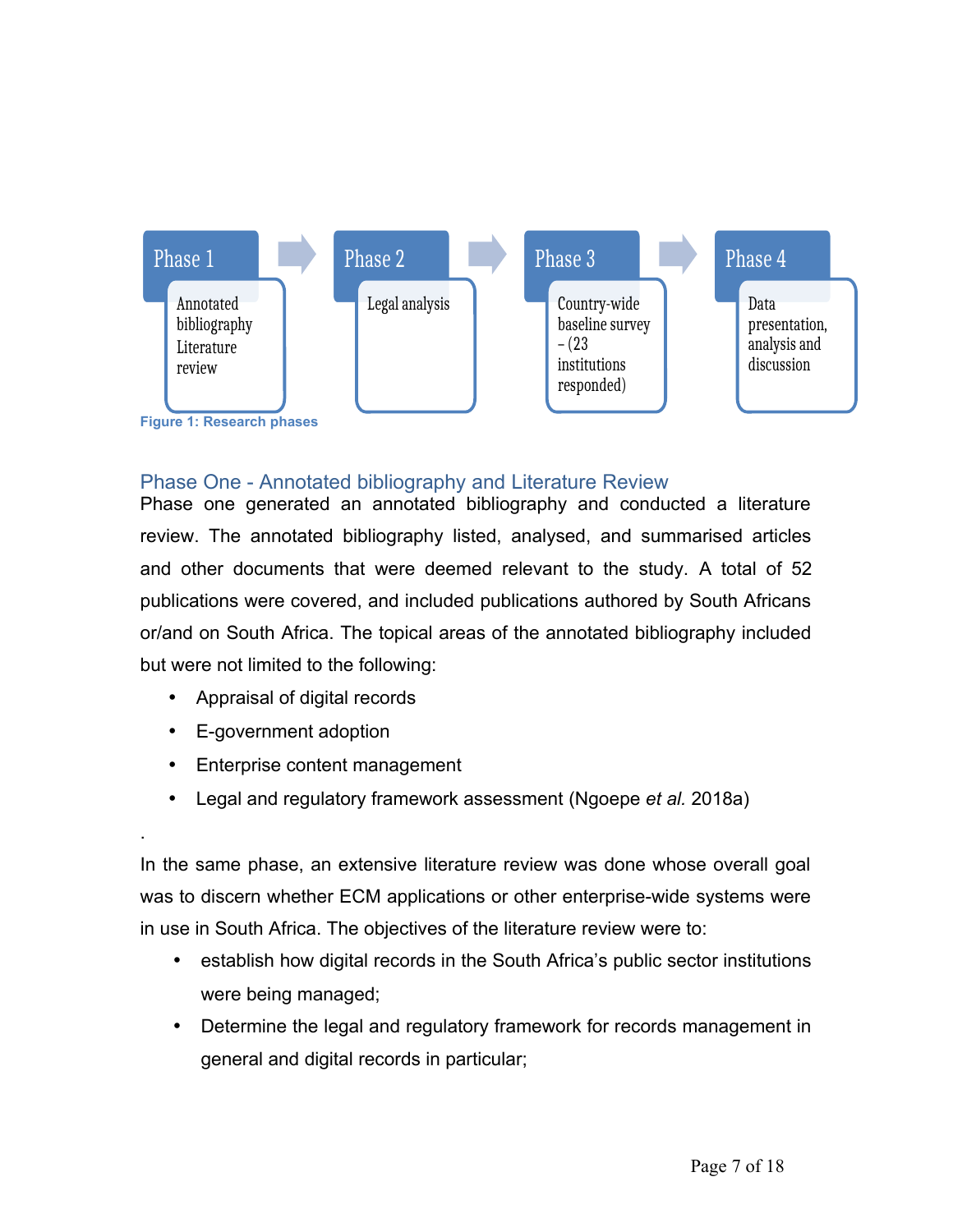Establish the current technological framework for digital records; and assess the technological environment that generates records (Ngoepe *et al.* 2018b)

#### <span id="page-7-1"></span>Phase Two – Legal analysis

An analysis of the legal and regulatory framework governing the activities of institutions and practitioners in the records management was conducted. The legal and regulatory framework of records and archives in Kenya is based upon English (sometimes styled "Anglo") law often referred to as "common law." It was established that there are numerous laws and regulations that have an impact on the management of records and archives in the country. These laws are highlighted in the table 1.

| <b>Type of Law</b>                                | <b>Legislation of Regulation</b>                                                                                                                                                                                                                                                                                                                                                                                                                                                                                                                                                                                                                                                                                                                                                                                                                                |  |
|---------------------------------------------------|-----------------------------------------------------------------------------------------------------------------------------------------------------------------------------------------------------------------------------------------------------------------------------------------------------------------------------------------------------------------------------------------------------------------------------------------------------------------------------------------------------------------------------------------------------------------------------------------------------------------------------------------------------------------------------------------------------------------------------------------------------------------------------------------------------------------------------------------------------------------|--|
| Constitution                                      | Constitution of the Republic of South Africa (Act 108)<br>$\bullet$<br>of 1996).                                                                                                                                                                                                                                                                                                                                                                                                                                                                                                                                                                                                                                                                                                                                                                                |  |
| <b>National Archives Act</b>                      | National Archives Act (Act 43 of 1996).                                                                                                                                                                                                                                                                                                                                                                                                                                                                                                                                                                                                                                                                                                                                                                                                                         |  |
| <b>National</b><br><b>Archives</b><br>regulations | National Archives and Records Service of South<br>$\bullet$<br>Africa (2000). "Guide to the Management of Electronic<br>Records in Governmental Bodies."<br>National Archives and Records Service of South<br>$\bullet$<br>Africa (2003). "Directive D11: General Disposal<br>Authority Number AE1 for the Destruction of<br>Ephemeral Electronic and Related records of all<br><b>Governmental Bodies."</b><br>National Archives and Records Service of South<br>Africa (2003). "Directive D8: Prototype Schedule of<br>Records other than Correspondence Files: Local<br>Authorities."<br>National Archives and Records Service of South<br>$\bullet$<br>Africa (2006). "Circular 4 of 2006."<br>National Archives and Records Service of South<br>$\bullet$<br>Africa (2006). "Managing Electronic Records in<br>Governmental Bodies: Policy, Principles and |  |

<span id="page-7-0"></span>

| Table 1: Laws and Regulations relevant to Archives and Records Management in South Africa |  |  |  |  |  |  |
|-------------------------------------------------------------------------------------------|--|--|--|--|--|--|
|-------------------------------------------------------------------------------------------|--|--|--|--|--|--|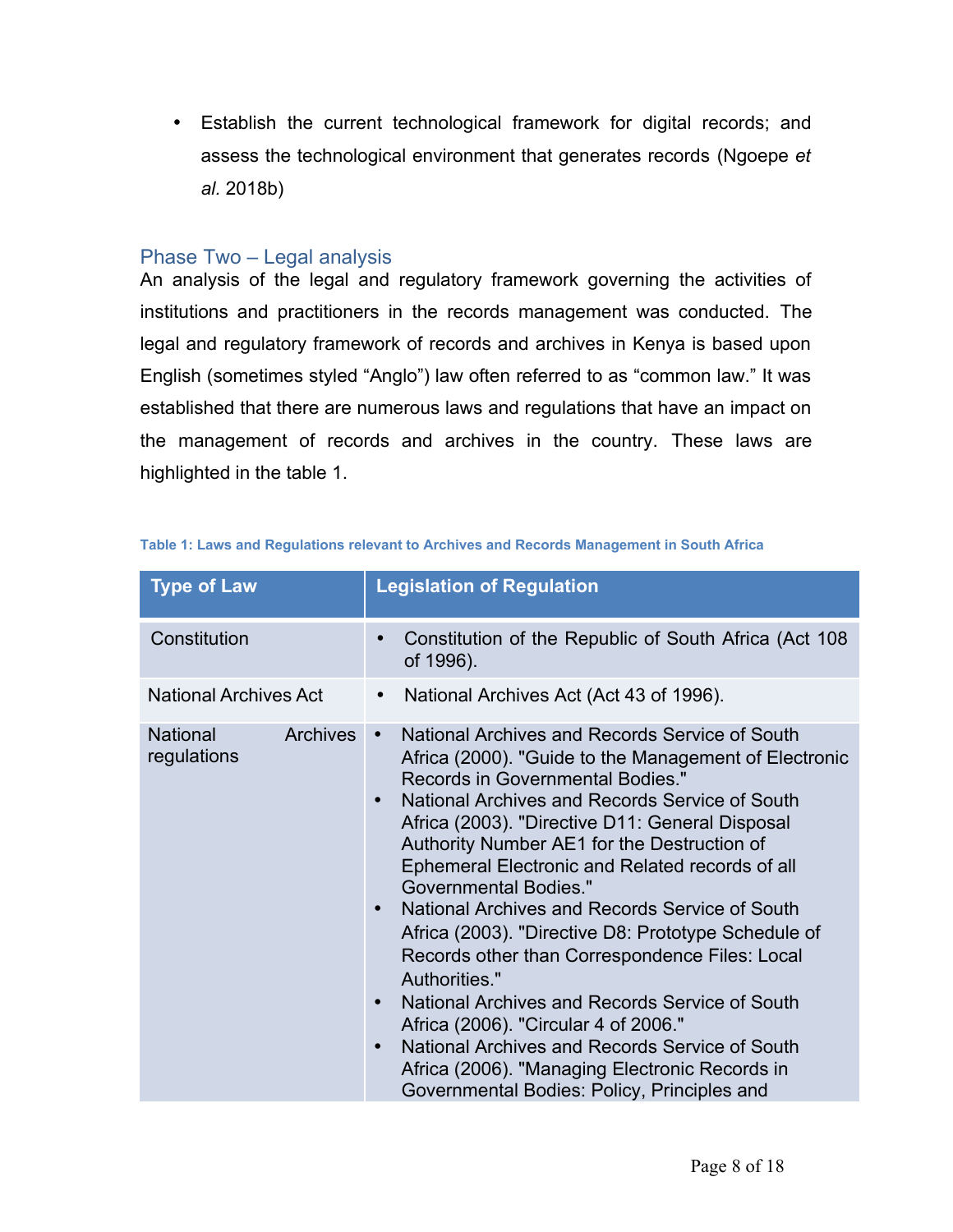| <b>Type of Law</b>                  | <b>Legislation of Regulation</b>                                                                                                                                                                                                                                                                                                                                                                                                                                                                                                                                                                                                                                                                                                                                                                                                                                                                                                                                                                   |  |  |
|-------------------------------------|----------------------------------------------------------------------------------------------------------------------------------------------------------------------------------------------------------------------------------------------------------------------------------------------------------------------------------------------------------------------------------------------------------------------------------------------------------------------------------------------------------------------------------------------------------------------------------------------------------------------------------------------------------------------------------------------------------------------------------------------------------------------------------------------------------------------------------------------------------------------------------------------------------------------------------------------------------------------------------------------------|--|--|
|                                     | Requirements."<br>National Archives and Records Service of South<br>$\bullet$<br>Africa (2007). "Advisory Pamphlet No 1 - Managing<br>Public Records and the Law: What governmental<br>bodies need to know."<br>National Archives and Records Service of South<br>$\bullet$<br>Africa (2007). "Advisory Pamphlet No 5 - Managing<br>email and the law: What governmental bodies need to<br>know"<br>National Archives and Records Service of South<br>$\bullet$<br>Africa (2007). "Advisory Pamphlet No 3 - Records<br>managers and the law: What governmental bodies<br>need to know."<br>National Archives and Records Service of South<br>$\bullet$<br>Africa (2007). "Advisory Pamphlet No 2 - Electronic<br>records and the law: What governmental bodies need<br>to know."<br>National Archives and Records Service of South<br>Africa (2007). "Records Management Policy."<br>National Archives and Records Service of South<br>$\bullet$<br>Africa (2014). "General Disposal Authorities." |  |  |
| Freedom of Information<br>Act       | Promotion of Access to Information Act (Act 2 of<br>$\bullet$<br>2000).                                                                                                                                                                                                                                                                                                                                                                                                                                                                                                                                                                                                                                                                                                                                                                                                                                                                                                                            |  |  |
| Protection<br>Privacy/Data<br>Act   | Protection of Personal Information Act (Act 4 of 2013).<br>$\bullet$                                                                                                                                                                                                                                                                                                                                                                                                                                                                                                                                                                                                                                                                                                                                                                                                                                                                                                                               |  |  |
| Electronic<br>Transaction<br>Act    | Electronic Communications and Transactions Act (Act)<br>$\bullet$<br>25 of 2002).                                                                                                                                                                                                                                                                                                                                                                                                                                                                                                                                                                                                                                                                                                                                                                                                                                                                                                                  |  |  |
| <b>Communications Law</b>           | Regulation of the Interception of Communications and<br>$\bullet$<br>Provision of Communication-Related Information Act<br>(Act No. 70 of 2002)                                                                                                                                                                                                                                                                                                                                                                                                                                                                                                                                                                                                                                                                                                                                                                                                                                                    |  |  |
| <b>Information Security Act</b>     | Protection of Information Act (Act 84 of 1982).<br>$\bullet$                                                                                                                                                                                                                                                                                                                                                                                                                                                                                                                                                                                                                                                                                                                                                                                                                                                                                                                                       |  |  |
| Information<br>Security<br>Standard | Minimum Information Security Standard. (1996)<br>$\bullet$                                                                                                                                                                                                                                                                                                                                                                                                                                                                                                                                                                                                                                                                                                                                                                                                                                                                                                                                         |  |  |
| <b>Tax Regulation</b>               | Income Tax Act (Act No. 58 of 1962)<br>$\bullet$<br>Tax Administration Act (Act No. 28 of 2011)<br>٠<br>Value-Added Tax Act (Act No. 89 of 1991)<br>Customs and Excise Act (Act No. 91 of 1964)<br>$\bullet$<br>Employment Tax Incentives Act (Act No. 26 of 2013)<br>Transfer Duty Act (Act No. 40 of 1949)<br>$\bullet$                                                                                                                                                                                                                                                                                                                                                                                                                                                                                                                                                                                                                                                                          |  |  |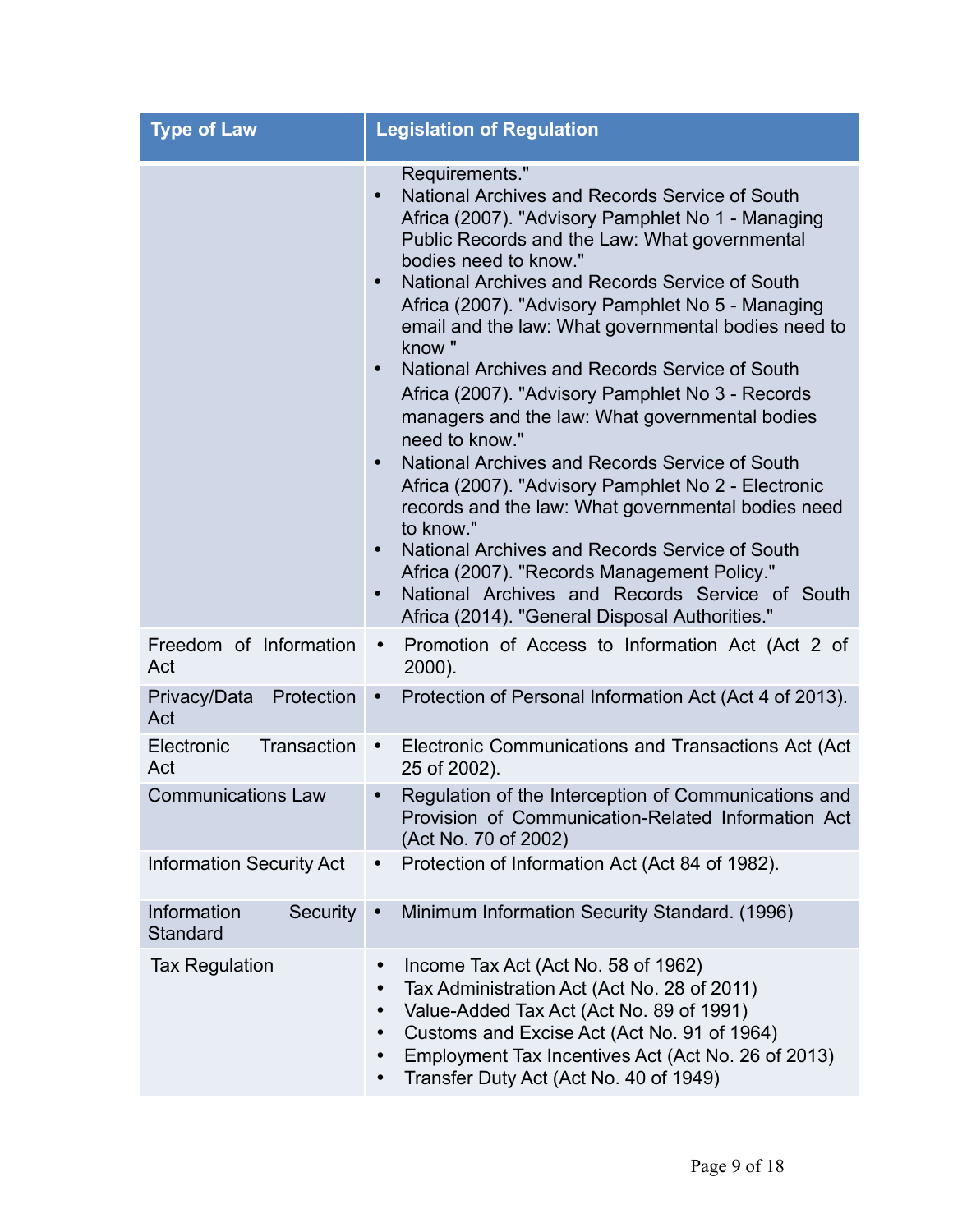| <b>Type of Law</b>          | <b>Legislation of Regulation</b>                                                                                                                                                                                                                                                                                                                                 |  |  |
|-----------------------------|------------------------------------------------------------------------------------------------------------------------------------------------------------------------------------------------------------------------------------------------------------------------------------------------------------------------------------------------------------------|--|--|
| <b>Financial Regulation</b> | Public Finance Management Act (Act No. 1 of 1999)<br>$\bullet$<br>Municipal Finance Management Act (Act No. 56 of<br>$\bullet$<br>2003)<br>Financial Intelligence Centre Act (Act No. 38 of 2001)<br>$\bullet$<br>Financial Advisory and Intermediary Services Act (Act<br>$\bullet$<br>No. 37 of 2002)<br>National Credit Act (Act No. 34 of 2005)<br>$\bullet$ |  |  |
| <b>Commercial Law</b>       | Companies Act (Act No. 71 of 2008)<br>Close Corporations Act (Act No. 69 of 1984)<br>Consumer Protection Act (Act No. 68 of 2008)<br>$\bullet$                                                                                                                                                                                                                   |  |  |
| Labor Law                   | Basic Conditions of Employment Act (Act No. 75 of<br>$\bullet$<br>1997)<br>Basic Conditions of Employment Amendment Act (Act<br>$\bullet$<br>No. 20 of 1993)<br>Labour Relations Act (Act No. 66 of 1995)<br>$\bullet$<br>Employment Equity Act (Act. No 55 of 1998)<br>$\bullet$<br>Unemployment Insurance Act (Act No. 63 of 2002)<br>$\bullet$                |  |  |
| Property                    | Restitution of Land Rights Act (Act No. 22 of 1994)<br>$\bullet$                                                                                                                                                                                                                                                                                                 |  |  |
| <b>Administrative Law</b>   | Statistics Act, 2006<br>$\bullet$<br>Public Officer Ethics Act, 2003<br>$\bullet$                                                                                                                                                                                                                                                                                |  |  |
| <b>Health and Safety</b>    | National Health Act (Act No. 61 of 2003)<br>$\bullet$<br>Compensation for Occupational Injuries and Disease<br>$\bullet$<br>Act (Act No. 38 of 2001)<br>Occupational Health and Safety Act (Act No. 38 of<br>$\bullet$<br>2001)<br>Prescription Act (Act No. 68 of 1969)<br>$\bullet$                                                                            |  |  |
| <b>Auditors</b>             | Auditing Profession Act (Act No. 26 of 2005)<br>$\bullet$                                                                                                                                                                                                                                                                                                        |  |  |
| <b>Insolvency Law</b>       | Insolvency Act (Act No. 24 of 1936)<br>$\bullet$<br>Protected Disclosures Act (Act No. 26 of 2000)<br>$\bullet$<br>Legal Deposit Bill of 1997<br>$\bullet$                                                                                                                                                                                                       |  |  |

Of the laws, regulations, and policies discussed below, the Constitution has highest precedence; where any other law conflicts with the Constitution, that portion of that law will be overturned if brought before the court. Where acts conflict with one another, a prudent approach is to adhere to the act with the higher standard until such time as the conflict is brought before the courts to be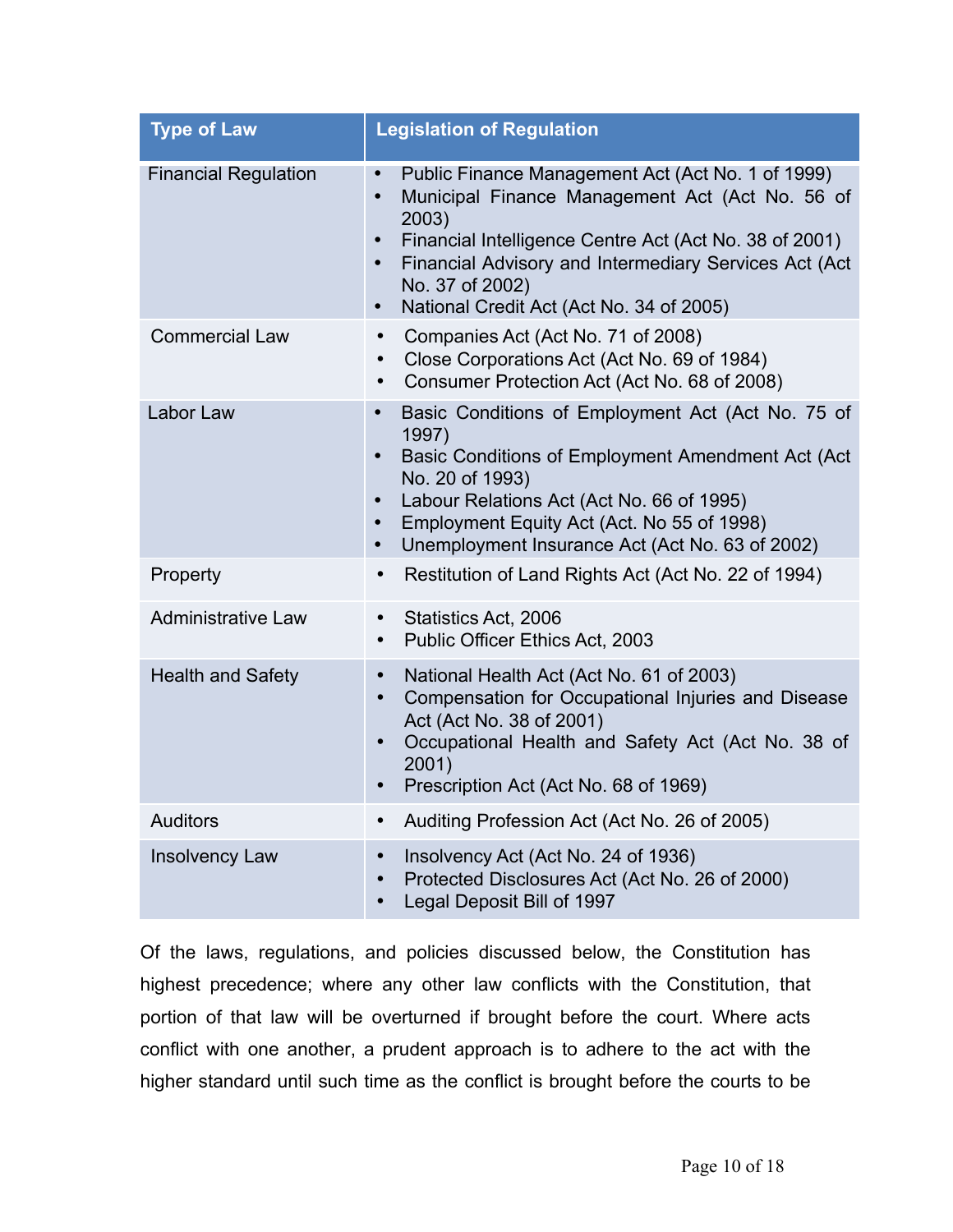resolve. For instance, if one act prescribes a minimum 5 year retention period, whereas another seems to prescribe 7 years for the same type of record, the safest course is to retain those records for 7 years (Hofman 2018).

#### <span id="page-10-0"></span>Phase Three

The third phase gathered information on the technological environments within which records are being generated. The research questions covered the background information of the respondents as well as issues surrounding cloud services, Enterprise Resource Planning (ERP) applications, Enterprise Content Management (ECM) and the integration of ERP and ECM. To glean this information, ten questions were asked.

- 1. Which sector best describes your institution?
- 2. How would you characterise the scope of your institution's mandate?
- 3. Which section or department in your institution do you belong?
- 4. Does your institution use cloud computing to manage its information assets?
- 5. Which cloud computing models are used in your institution?
- 6. Which cloud computing deployment models are used in your institution?
- 7. Which functional areas are covered by the transactional system in your institution?
- 8. Which company supplies the transactional system such as the ERP in your institution?
- 9. Which companies supply the ECM in your institution?
- 10.Has there been any significant integration between your ECM and ERP systems?

In this phase of the study, a quantitative approach was adopted where questionnaires were administered to respondents in selected public sector institutions. Descriptive survey research was thus adopted. The selection of the institutions was purposively done to ensure participation of key domains in South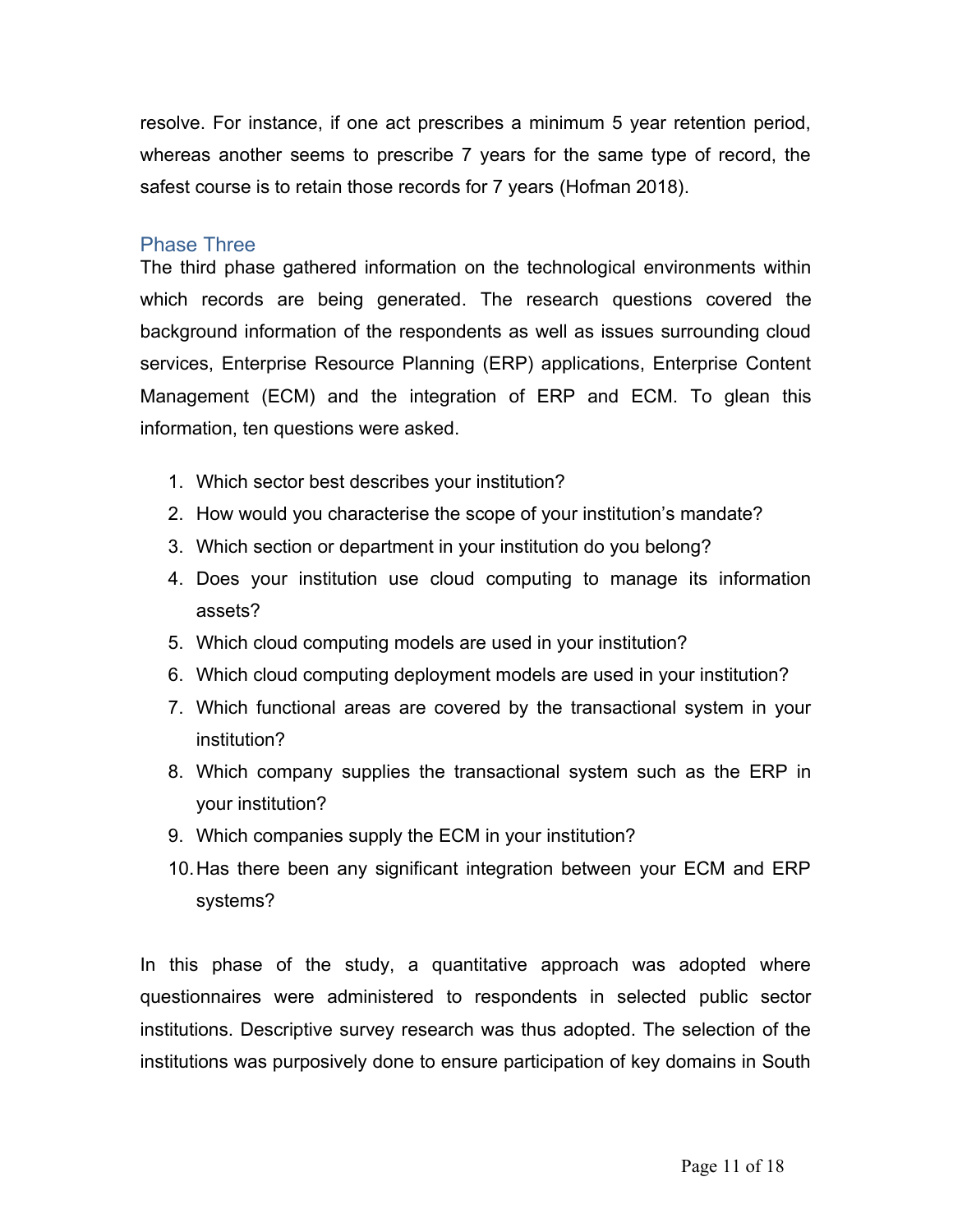Africa's public sector ensuring the two tiers of government are represented. However, individual respondents were randomly selected.

# <span id="page-11-2"></span>**Findings**

The response rate for the study was **twenty-two** (22) respondents of records practitioners with most of them from the public sector parastatals, independent offices, and commissions as shown in Table 1.

<span id="page-11-1"></span>

| <b>Respondents' sector</b>                             | <b>Number of people</b> |
|--------------------------------------------------------|-------------------------|
|                                                        | (%)                     |
| Public Sector - Executive Branch: Social               | 10 (45.45%)             |
| Public Sector – State-owned enterprises/ independent   | 6(27.27%)               |
| offices/commissions/institutions based on Chapter 9 of |                         |
| the of the Constitution                                |                         |
| Private sector                                         | 4 (13.64%)              |
| Public Sector - Executive Branch: Economics            | $(4.55\%)$              |
| Public Sector - Executive Branch: Environment          | $(4.55\%)$              |
| Public Sector - Legislature Branch                     | $(4.55\%)$              |

All the 22 respondents (100%) indicated that the institutions they represented were mandated to conduct activities across the nation.

The respondents were from different departments and sections as shown in Table 3 and majority of them (68.18 %) were records/archives professionals in the institutions they represented.

<span id="page-11-0"></span>

|  |  |  | <b>Table 3: Respondents by department/section</b> |
|--|--|--|---------------------------------------------------|
|--|--|--|---------------------------------------------------|

| <b>Respondents' sector</b>                       | <b>Number of people</b> |  |
|--------------------------------------------------|-------------------------|--|
|                                                  | (%)                     |  |
| Records/Archives Professional                    | 15(20.83%)              |  |
| <b>Information Technology</b>                    | $3(13.64\%)$            |  |
| Other (knowledge management, project management) | $2(9.09\%)$             |  |
| Executive/senior management                      | 1(4.55%)                |  |
| Research                                         | 1(4.55%)                |  |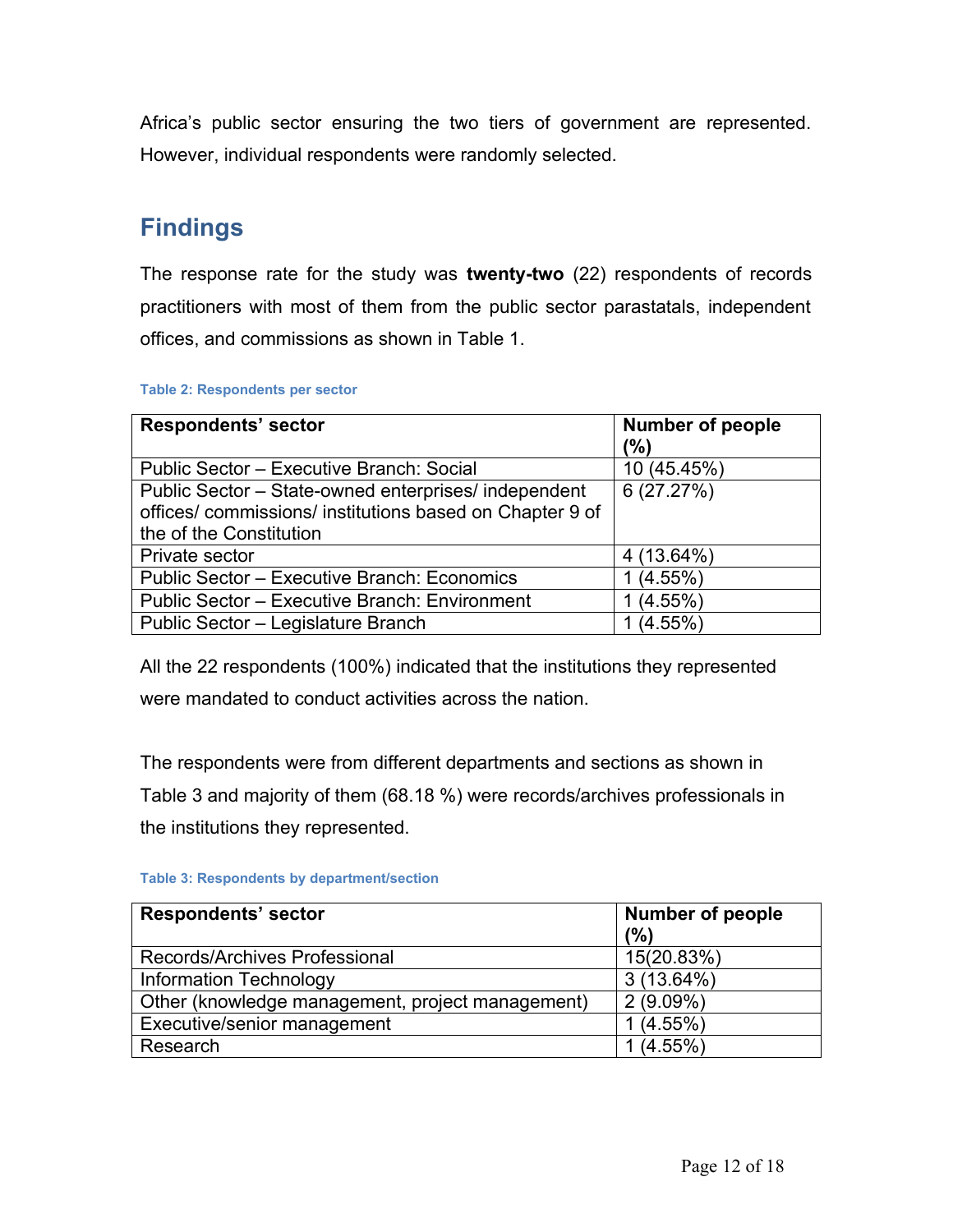Increasingly many institutions around the world are employing cloud computing which is internet-based computing that provides shared computer processing resources and data to computers and other devices on demand. The study was interested in finding out whether this global trend is gaining ground in South Africa institutions and the most important reasons why institutions would employ cloud computing.

Table 4 is a summary of the responses and shows that more than half of the institutions in Kenya represented by 9 (40.9%) of the respondents are not currently using cloud computing to manage their information assets. For those who use cloud computing, 9.09% (2 respondents) indicated they use it to improve security while 9.09% (2 respondents) said they use cloud computing to increase storage capacity. Another 4.55% (1 respondent) said they use it to improve business process transformation, 4.55% (1 respondent) to increase organizational performance, 4.55% (1 respondent) to keep pace with the industry and 4.55% (1 respondent) to reduce cost. 5 respondents (22.73%) indicated they did not know whether their institution was using cloud computing or not.

| <b>Respondents' sector</b>                      | <b>Number of people</b> |
|-------------------------------------------------|-------------------------|
|                                                 | (%)                     |
| <b>No</b>                                       | $9(40.9\%)$             |
| I do not know                                   | 5(22.73%)               |
| Yes – to improve security                       | $2(9.09\%)$             |
| $\overline{Yes}$ – to increase storage capacity | $2(9.09\%)$             |
| Yes - to drive business process transformation  | 1(4.55%)                |
| Yes – to increase organizational performance    | 1(4.55%)                |
| Yes - to keep pace with the industry            | 1(4.55%)                |
| $Yes - to reduce cost$                          | $1(4.55\%)$             |

<span id="page-12-0"></span>

|  | <b>Table 4: Respondents on cloud computing</b> |  |  |
|--|------------------------------------------------|--|--|
|--|------------------------------------------------|--|--|

Cloud computing can be offered as private, public or hybrid models. As shown in Table 5, for those institutions who use cloud computing services, 3 respondents (14.29%) indicated they use community cloud and 3 respondents (14.29%) use private cloud. 8 respondents (38.10%) indicated they did not know whether their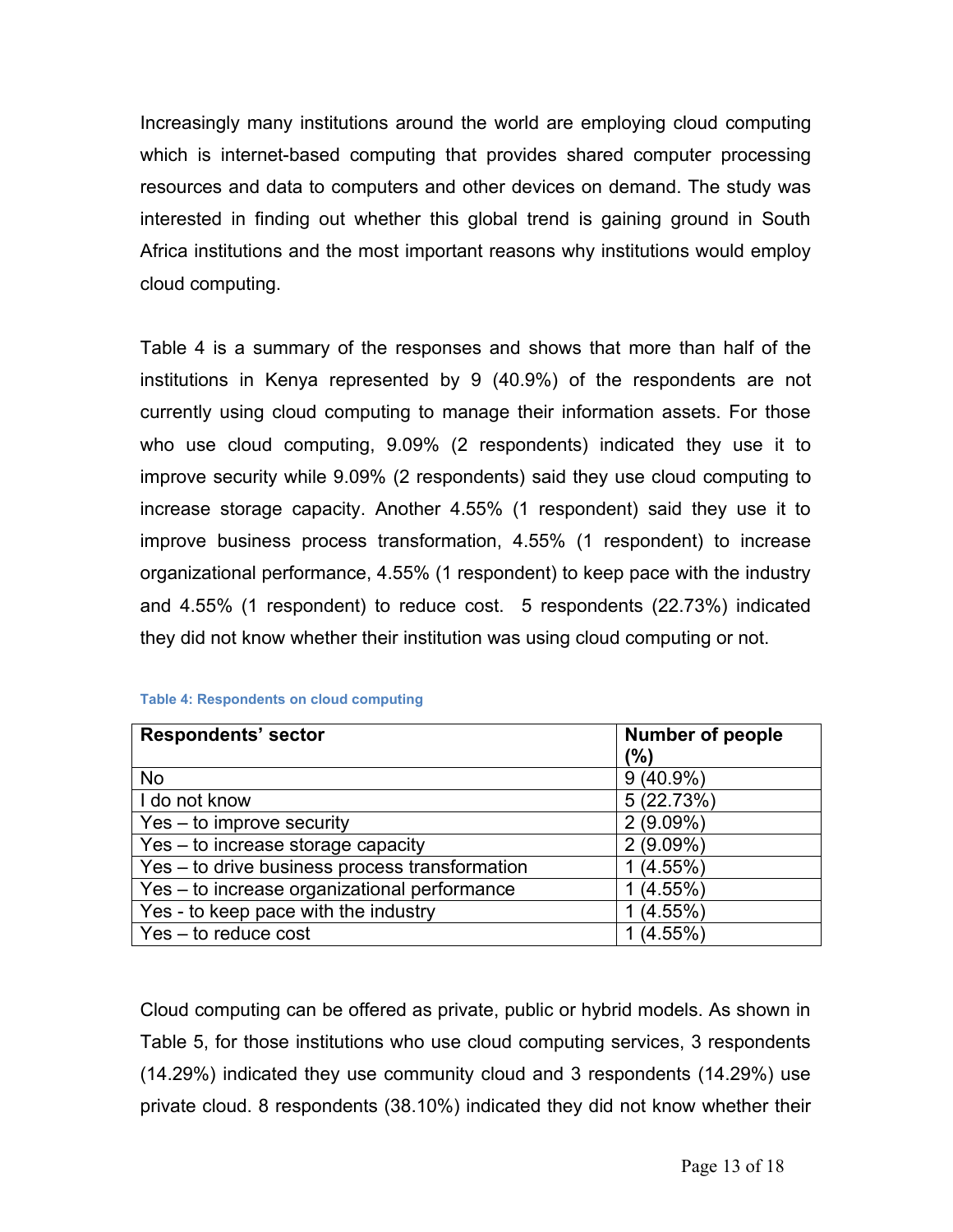institution used cloud computing while 7 respondents (33.33%) indicated their institution did not use cloud computing.

#### <span id="page-13-0"></span>**Table 5: Cloud computing service models**

| Service model   | <b>Number of responses</b> |  |
|-----------------|----------------------------|--|
| I do not know   | $8(38.10\%)$               |  |
| No              | 7 (33.33%)                 |  |
| Community cloud | 3(14.29%)                  |  |
| Private cloud   | 3(14.29%)                  |  |

Table 6 demonstrates that in institutions where cloud computing services are used, the most common deployment models indicated were Software as a Service (SaaS) used by 22.73% of the respondents while only 9.09% use either Infrastructure as a Service (IaaS) or Platform as a Service (PaaS) respectively. Further, 4.55% of the respondents indicated they use a combination of all the three deployment models.

#### <span id="page-13-2"></span>**Table 6: Deployment model**

| <b>Deployment model</b>                  | <b>Number of responses</b> |
|------------------------------------------|----------------------------|
| I do not know                            | $8(38.10\%)$               |
| <b>No</b>                                | 6(28.57%)                  |
| Infrastructure as a Service (laaS)       | 4(19.05%)                  |
| Platform as a Service (PaaS)             | 2(9.52%)                   |
| A combination of three deployment models | 1(4.76%)                   |
| (laaS, SaaS, and PaaS)                   |                            |

ERP software have been implemented by many organizations to integrate applications used to manage their business processes. The study sought to establish the functional areas covered by ERP systems. Most respondents indicated that their institutions had implemented ERP systems although the functional areas covered by each ERP varied as shown in Table 7.

#### <span id="page-13-1"></span>**Table 7: ERP functional areas**

| <b>Functional areas</b> | Number of responses |
|-------------------------|---------------------|
|-------------------------|---------------------|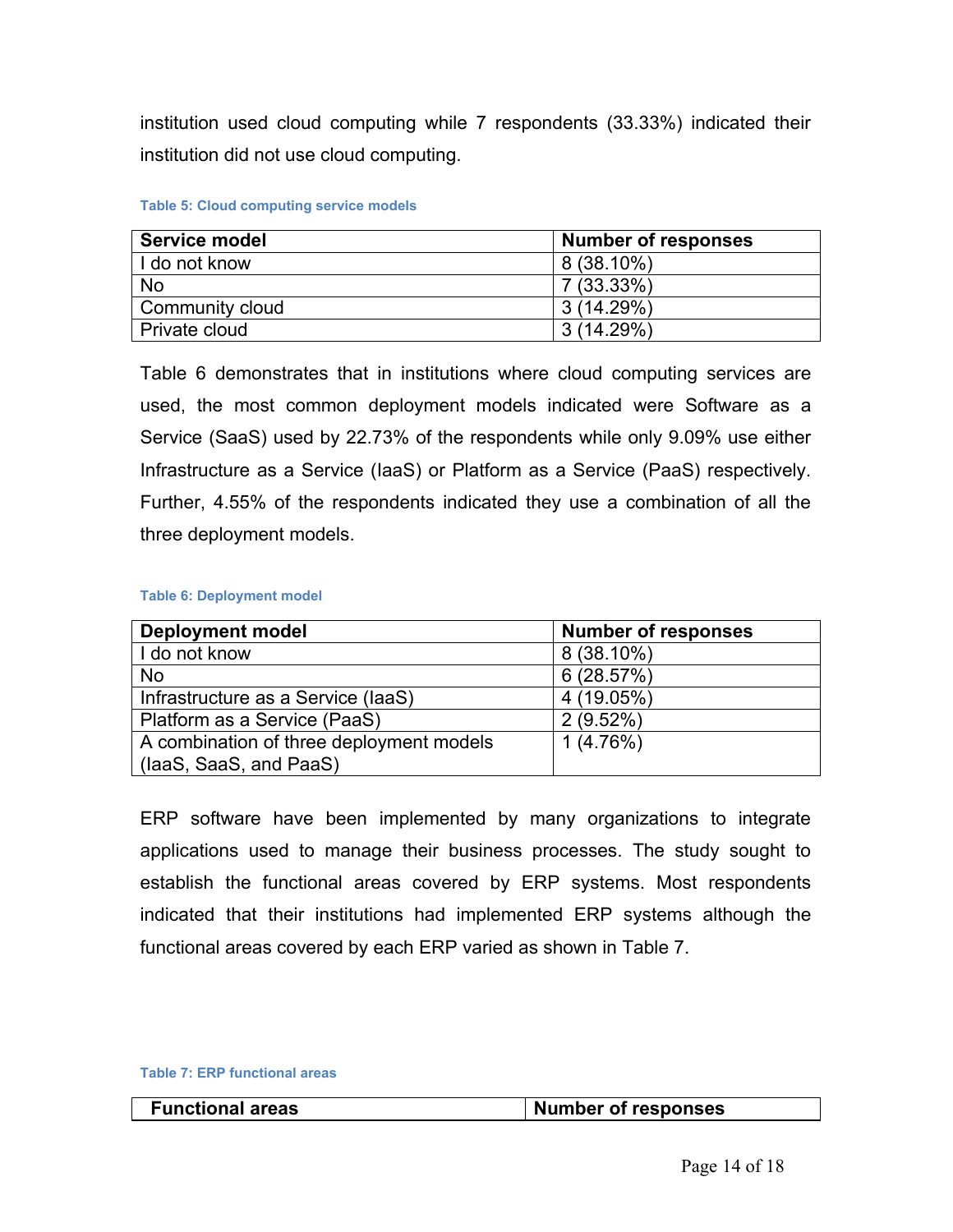| <b>Functional areas</b>          | <b>Number of responses</b> |
|----------------------------------|----------------------------|
| Supply chain management          | 10 (45.54%)                |
| Accounting                       | $9(40.91\%)$               |
| Operations                       | $9(40.91\%)$               |
| Inventory or stock management    | 7 (31.82%)                 |
| Project management               | 6(27.27%)                  |
| Customer relationship management | 5 (22.73%)                 |
| Data services                    | 4 (18.18%)                 |
| <b>Order Processing</b>          | 4 (18.18%)                 |
| I do not know                    | 3(13.64%)                  |
| None                             | $3(13.64\%)$               |
| Corporate services               | $2(9.09\%)$                |
| Manufacturing                    | $(4.55\%)$                 |
| Marketing and sales              | $(4.55\%)$                 |

Respondents were further required to state which company supplied the transactional system such as the ERP in their institutions. The table below shows responses.

<span id="page-14-1"></span>**Table 8: ERP supplier**

| <b>ERP</b> supplier                      | <b>Number of responses</b> |
|------------------------------------------|----------------------------|
| I do not know                            | $7(35.00\%)$               |
| <b>Oracle E-Business Suite</b>           | $3(15.00\%)$               |
| <b>Oracle PeopleSoft</b>                 | $3(15.00\%)$               |
| <b>SAP Business</b>                      | $3(15.00\%)$               |
| <b>None</b>                              | $2(10.00\%)$               |
| <b>Microsoft Dynamics</b>                | $2(10.00\%)$               |
| Other (Open Text and Government supplied | $2(10.00\%)$               |
| system)                                  |                            |
| IBM - Maximo                             | $1(5.00\%)$                |
| <b>Oracle Fusion</b>                     | $(5.00\%)$                 |

In relation to this question, this study also sought to establish the companies that supply the Enterprise Content Management (ECM) system in those institutions that had indicated use of ECMs. Table 9 shows the responses

#### <span id="page-14-0"></span>**Table 9: ECM supplier**

| <b>ECM</b> supplier               | <b>Number of responses</b> |
|-----------------------------------|----------------------------|
| None                              | 6(27.27%)                  |
| Microsoft (SharePoint/Office 365) | 6(27.27%)                  |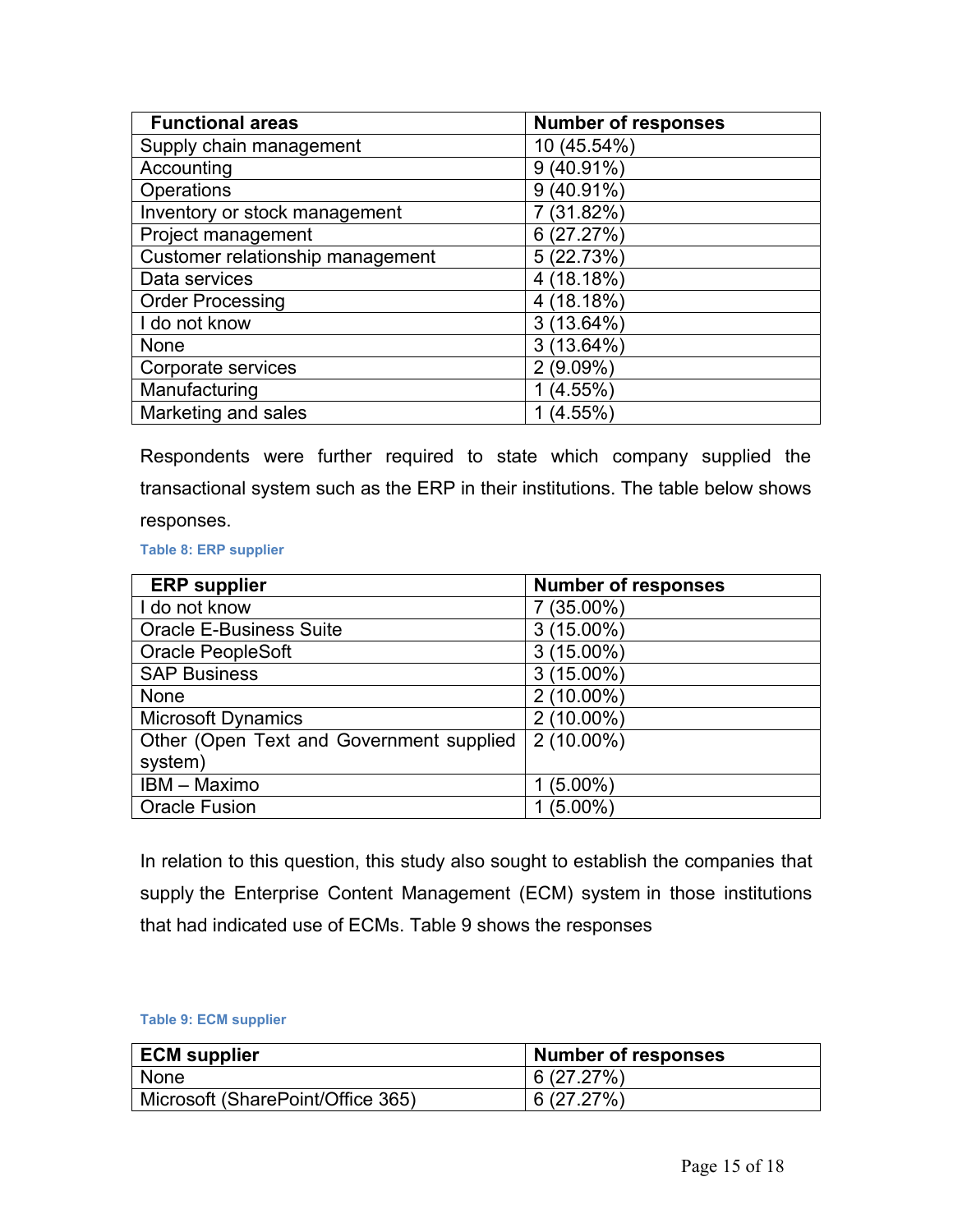| <b>ECM</b> supplier                        | <b>Number of responses</b> |  |
|--------------------------------------------|----------------------------|--|
| OpenText<br>(Hummingbird/eDocs,            | 5(22.73%)                  |  |
| Livelink/Content Server/Suite 16)          |                            |  |
| I do not know                              | $3(13.64\%)$               |  |
| Dell EMC (Documentum)                      | $2(9.09\%)$                |  |
| HP (TRIM/Records Manager)                  | $2(9.09\%)$                |  |
| <b>Hylland OnBase Suite</b>                | $2(9.09\%)$                |  |
| Alfresco                                   | $(4.55\%)$                 |  |
| <b>Fabasoft Folio ECM</b>                  | $(4.55\%)$                 |  |
| (Content Foundation/Manager)<br>IBM<br>aka | 1(4.55%)                   |  |
| Filenet)                                   |                            |  |

ECM systems often have different modules performing different activities. As well, there are some instances where institutions have integrated their transactional systems such as ERP systems with their ECM systems. The study sought to establish whether the institutions had different modules that had been implemented and whether the institutions had any significant integration of the ECM and transactional systems and systems.

In response to this, there was a significant amount of integration as demonstrated in Table 10

| <b>ECM</b> integration module | No<br>integratio | <b>Minimal</b><br>integratio | <b>Full</b><br>integration |
|-------------------------------|------------------|------------------------------|----------------------------|
|                               | n                | n                            |                            |
| Document management           | (33.33%)<br>4    | $6(50.00\%)$                 | 2 (16.67%)                 |
| Records management            | 5(45.45%)        | 5(45.45%)                    | $(9.09\%)$<br>1            |
| Scanning                      | 5(45.45%)        | 6(54.55%)                    | $0(0.00\%)$                |
| Workflow                      | (36.36%)         | 6(54.55%)                    | $(9.09\%)$                 |
| <b>None</b>                   |                  |                              |                            |
| Collaboration                 | $6(60.00\%)$     | 4 (40.00%)                   | $0(0.00\%)$                |
| Digital Asset Management      | 4.               | 5(55.56%)                    | $0(0.00\%)$                |
|                               | (44.44%)         |                              |                            |
| <b>Web Content Management</b> | $2(25.00\%)$     | $6(75.00\%)$                 | $0(0.00\%)$                |
| I do not know                 |                  |                              |                            |

#### <span id="page-15-0"></span>**Table 10: ECM integration**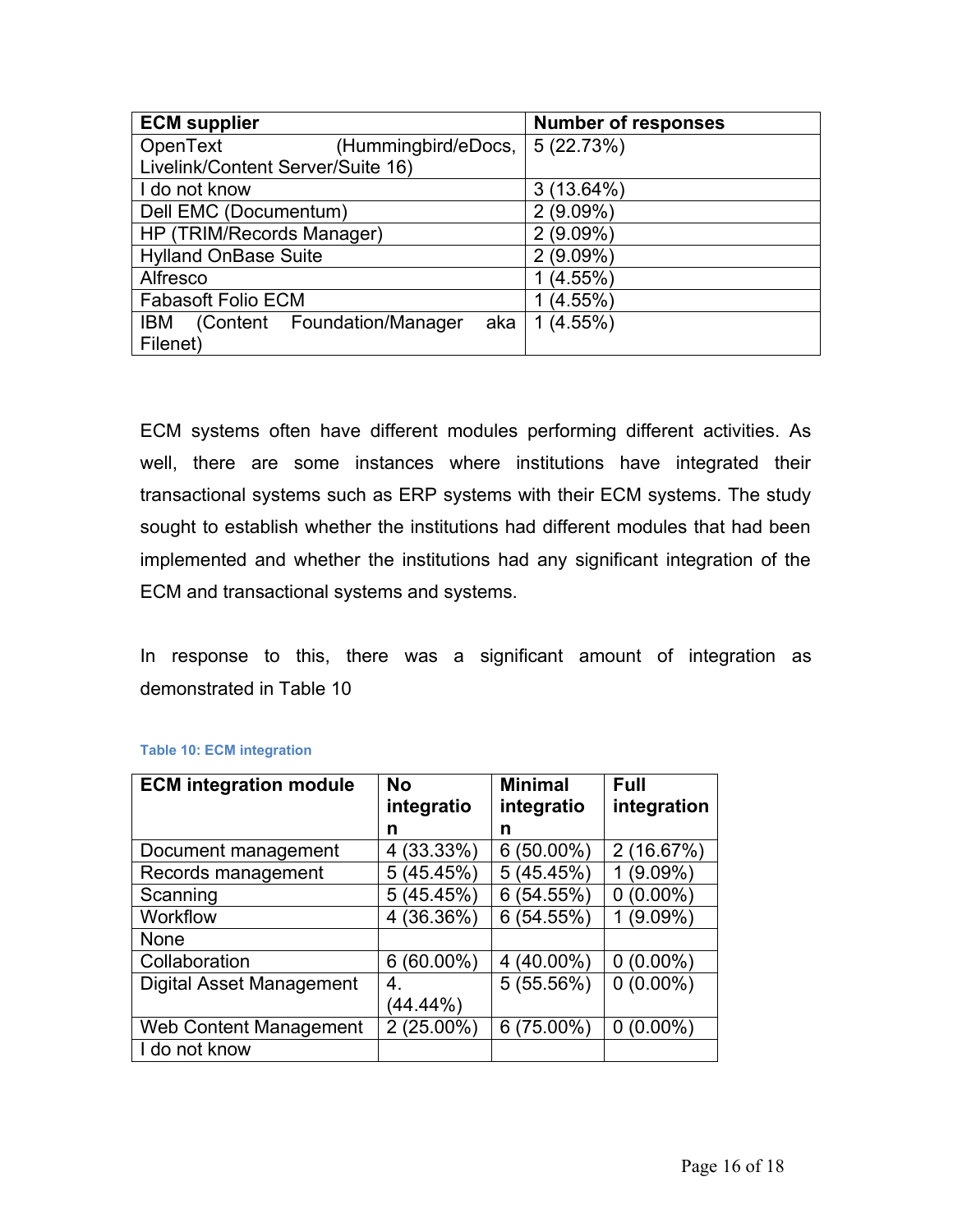# <span id="page-16-1"></span>**Concluding remarks**

This study revealed inadequacy of research work that specifically addresses the issues of ECMs & ERPs both South Africa's public and private sector. The bulk of the extent literature addresses the generality of electronic records management issues. The findings of this study particularly showed that increasingly, South African institutions are generating digital content because of the transformation taking place in government service delivery.

From the findings respondents either are not aware about the use of cloud computing, the service models or the deployment models or when they are, say that between 28-40% of their institutions do not deploy cloud computing, service or deployment models. On the utilization of ERPs in institutions, there are a significant number of modules in use, the most common being human resources, supply chain management, accounting, and operations. Unfortunately, most respondents did not know who supplied the institutional ERP system. Those that did know, it seems Oracle is the overwhelming favorite. On the utilization of ECMs in institutions, more than 40% of the institutions either did now know or did not have such applications. Amongst the respondents that knew about ECMs in their institutions Microsoft and Open Text applications were in almost two thirds of the institutions. Finally, in terms of integrating ECMs with ERPs, the most common modules were document management, records management, scanning and workflow even though the degree of integration was often minimal.

This study therefore recommends that education and training institutions that prepare archives and records professionals incorporate these emerging areas in their curricula to prepare graduates for a technologically sophisticated work environment.

## <span id="page-16-0"></span>**Products**

- 1. Annotated Bibliography
- 2. Literature Review